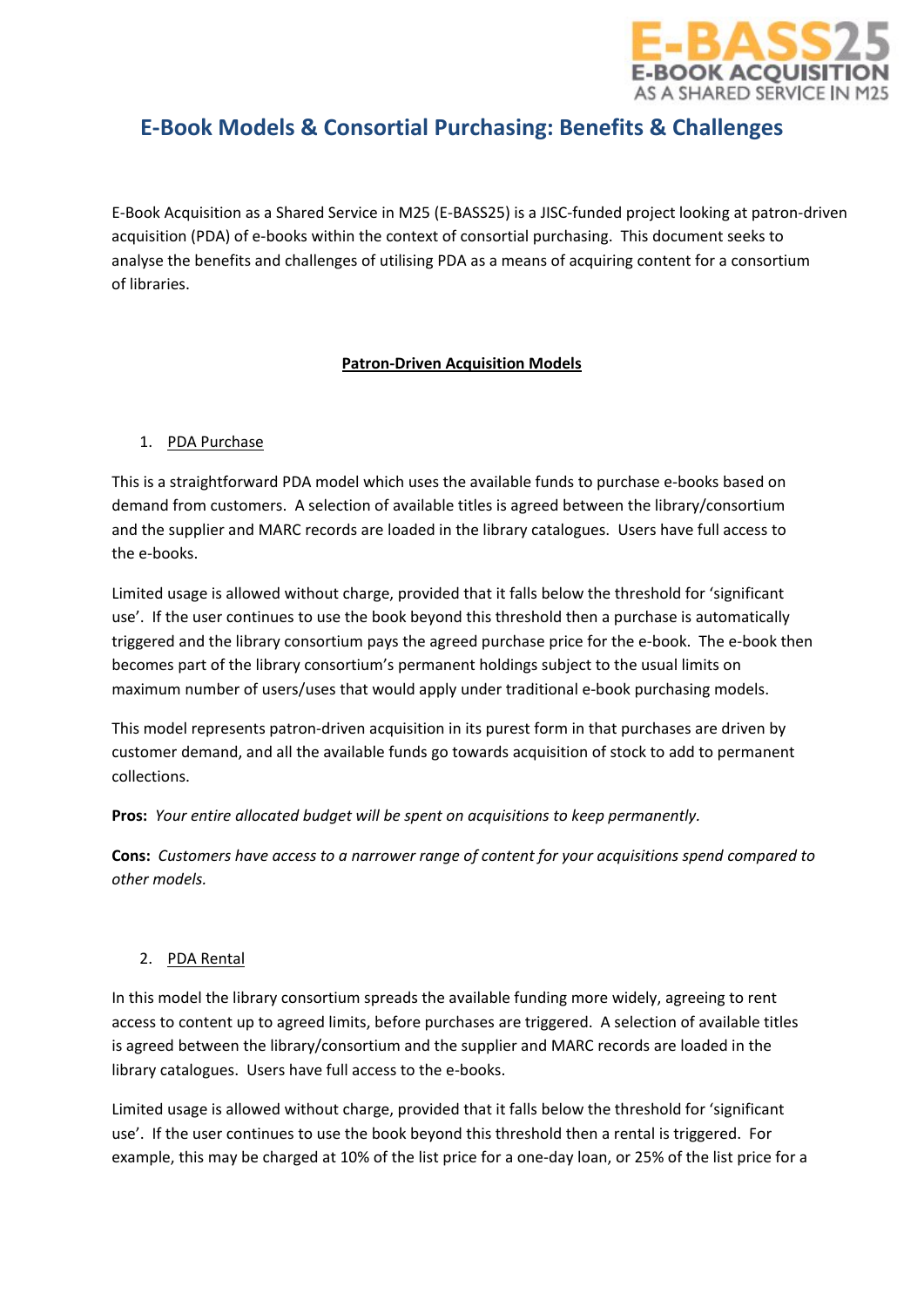

one-week loan. Further significant uses trigger further loans and payments, so if the e-book is used a second time, or by a second user, further fees are payable.

After a given number of loans, a purchase is triggered. If this happens then the library consortium pays the agreed price for the e-book and it becomes part of the library consortium's permanent holdings subject to the usual limits on maximum number of users/uses that would apply under traditional e-book purchasing models.

In this model, the library consortium allows its customers access to the full range of agreed titles and pays rental charges for access to a wide range of content. Purchases are only triggered for e-books receiving heavier use, so the same amount of money will allow access to a wider range of content than if it were spent on the PDA purchase model. However, the library consortium will not have as many books in the permanent collections as some of the money will be spent on rental fees.

**Pros:** *You only commit to buying books which have been accessed a number of times. Customers have access to a wider range of titles for your acquisitions spend.*

**Cons:** *You may spend much of your budget on rental fees and be left with few books in your permanent holdings at the end of the period.*

## 3. PDA Usage

This model makes use of 'micro-payments' to count up the actual use of the e-books in the collection, for example a charge per page viewed.

The library sets up a PDA agreement with a supplier to make a range of e-books available to users. Once the titles have been selected, the library makes the content visible and discoverable to users. Users have full access to the e-books. Each significant use of a book triggers a charge to the library. If the total charges payable for the book reach a given level, then the book is deemed purchased and becomes a permanent part of the library's collection. If the library decides to end the PDA agreement, access to any books which have not been purchased is withdrawn, and the library removes records for these books from the catalogue.

This models means the library consortium pays for precisely the amount of content its customers use. The payments 'cap' at an agreed price for each title so the library can add to its permanent collections the titles which have received multiple accesses. Similarly to the PDA rental model, the library consortium uses the money to secure access to a wide range of content through micropayments, but the number of titles actually purchased can be low, as only a few of the titles in the collection receive enough accesses to trigger a purchase.

**Pros:** *The payment system is very fair and you pay for precisely what your customers use, no more, no less.*

**Cons:** *You may spend much of your budget on rental fees and be left with few books in your permanent holdings at the end of the period.*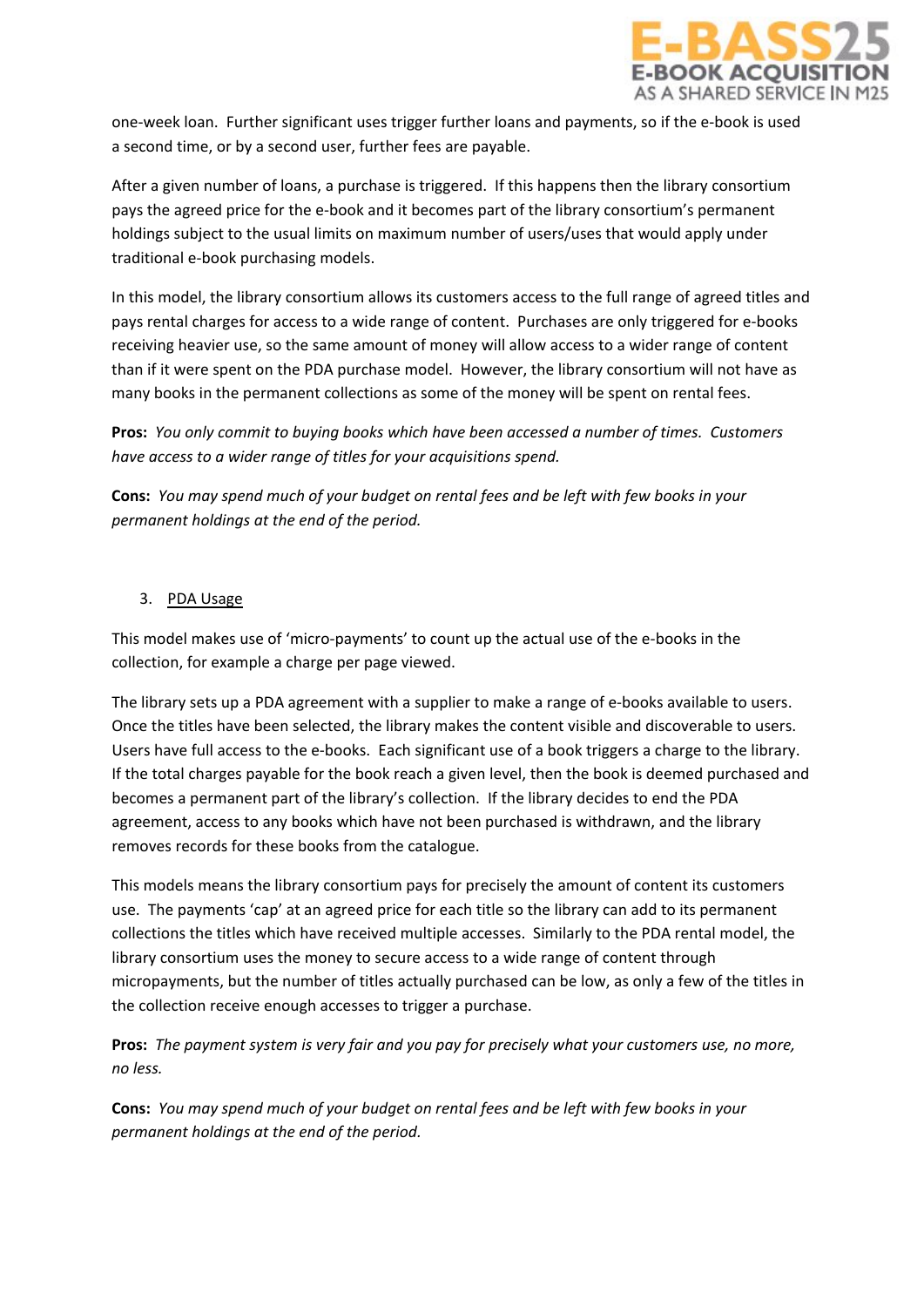

#### 4. Evidence-Based Selection

The library sets up a PDA agreement with a publisher to make a range of e-books available to users for a defined period. This model is currently only available directly from publishers. Typically, libraries select one or more of the publishers' collections to be made available for a year. The library pays a fee upfront, which is typically greater than the cost of subscribing to the collection, but less than the cost of purchasing the collection. This fee will eventually be used to purchase books, but no titles are selected at this stage. The library makes the content visible and discoverable to users and users have full access to the collection for an agreed period of time (typically as year). No further charges are made.

At the end of the agreed period, the library consortium is provided with usage data relating to the books in the collection. The libraries may pick which e-books they wish to buy, up to the value of the initial fee.

If the library decides not to continue with the agreement, access to books not purchased is withdrawn and the records removed from the library catalogue. Alternatively, if the library decides to continue with the agreement, another fee is paid and users continue to have access to the full range of books for a further year. At the end of the second year, a second batch of books may be selected for purchase, and so on.

**Pros:** *Your customers have full access to a very wide range of content for lengthy period. You can decide what to buy based on evidence provided.*

**Cons:** *This is not PDA in its purest sense as the librarian, not the customer, makes the purchase. There is an added administrative layer associated with making choices and analysing statistics. You are committed to a (potentially large) guaranteed spend with one publisher.*

## **Purchasing as a Consortium**

The scope of E-BASS25 includes work to assess the practicalities of procuring e-books using the PDA model as part of a consortium. Here, we provide an overview of the main considerations to take into account when considering consortial procurement for e-books.

#### Benefits

The primary benefit of consortial procurement is savings generated through economies of scale. The most obvious way this is achieved is that the promise of 'bulk-buying' will normally mean cheaper prices from the supplier. Suppliers can reduce their sales and administrative overheads by organising one large contract for a consortium, and can pass some savings on to customers. Similarly, members of the consortium should make additional cost savings by saving their own staff time and effort associated with contracts, invoicing and administration. Furthermore, the PDA model should save time and effort in comparison to the cost associated with a customer placing a request with a librarian and this being processed by an acquisitions team.